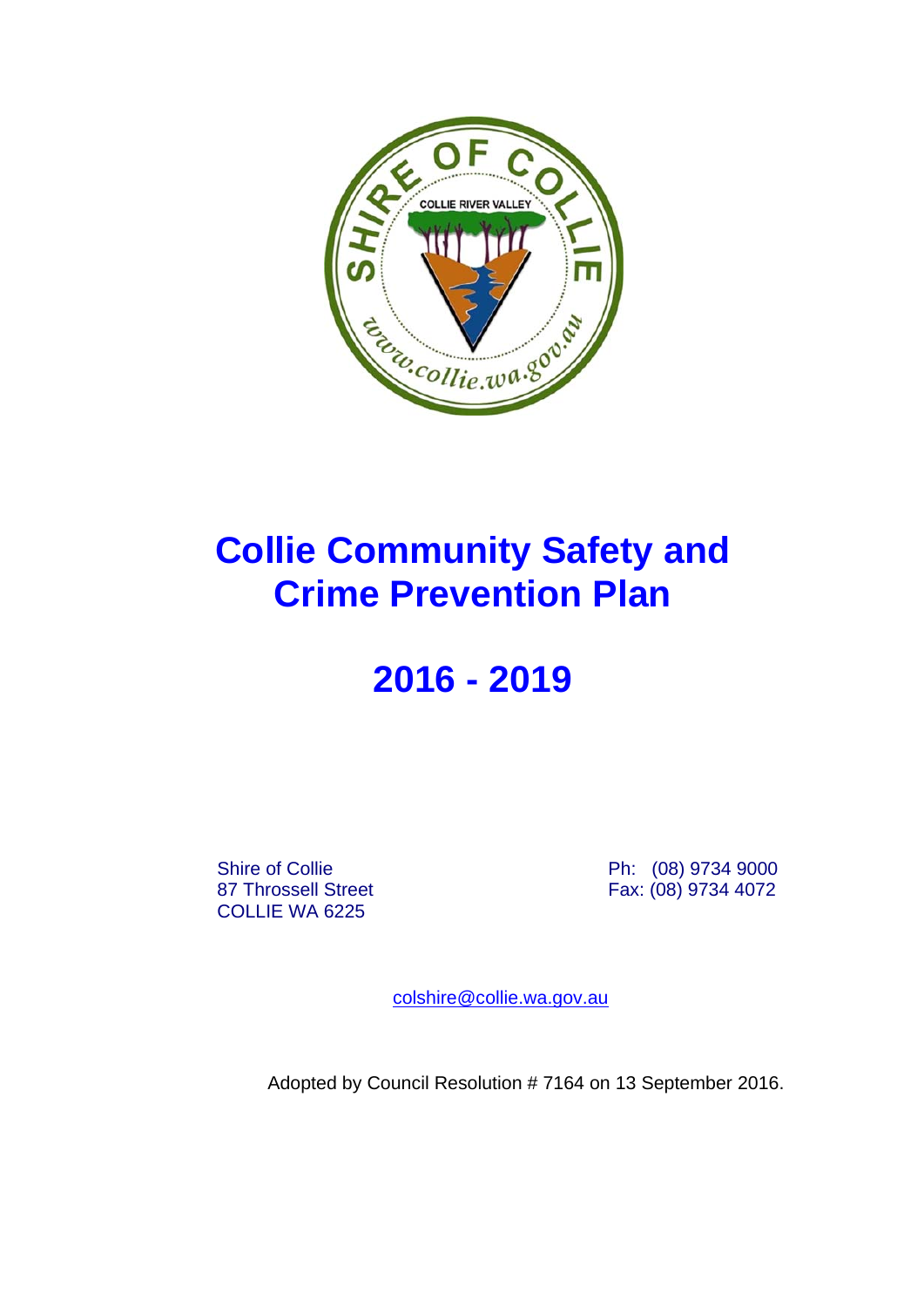# **The Shire of Collie**

The Shire of Collie is located in the South West of Western Australia approximately 60 kilometres from the City of Bunbury and 200 kilometres from the City of Perth.

The Shire has an area of 1,685 square kilometres, with 80% of this area taken up with State Forest. The remaining 20% is utilised for significant industrial activities and urban and rural developments.

Data from the Australian Bureau of Statistics indicates the population of Collie in 2011 was 9,128 with the vast majority living within the Collie townsite.

Collie is well serviced with modern medical, dental and hospital facilities, art gallery, vibrant central park and skate park, primary and secondary schools, and early education centre. Excellent sporting facilities are available, including grass tennis courts, two golf courses, an indoor recreation centre, outdoor heated 50mtr and leisure pools, PCYC, lawn bowls, motor sports and strong sporting associations.

The Shire of Collie has a rich heritage influenced by the industrial activities of mining and power generation, and a strong sense of the environment generated by the surrounding waterways and forests.

# **Partnership Background**

In 2003, the Minister for Community Safety wrote to Council advising of a new approach to crime prevention, which focused on Local Government areas and the development of local Community Safety and Crime Prevention partnerships and plans. The Minister invited Local Government to participate and offered the assistance of the WA Police Community Engagement Division to assist in forming a local Community Safety and Crime Prevention partnership.

The concept of the partnership was that Local Government and local people are perceived to be best positioned to understand local problems. Local Government was also acknowledged as being well placed to coordinate discussions of community safety and crime prevention issues because of its role in local planning, environmental management, economic development, urban design and community safety provision.

The vision Collie Shire Council has for the Community is for Collie to be a vibrant, growing and sustainable community where people want to live, visit and invest. Crime and community safety are two aspects intrinsic to providing a community where people want to live and visit.

Council resolved in January 2006 to sign a Community Safety and Crime Prevention Agreement, subject to the employment of a Community Development Officer. A Community Development Officer was employed by Council in March 2007.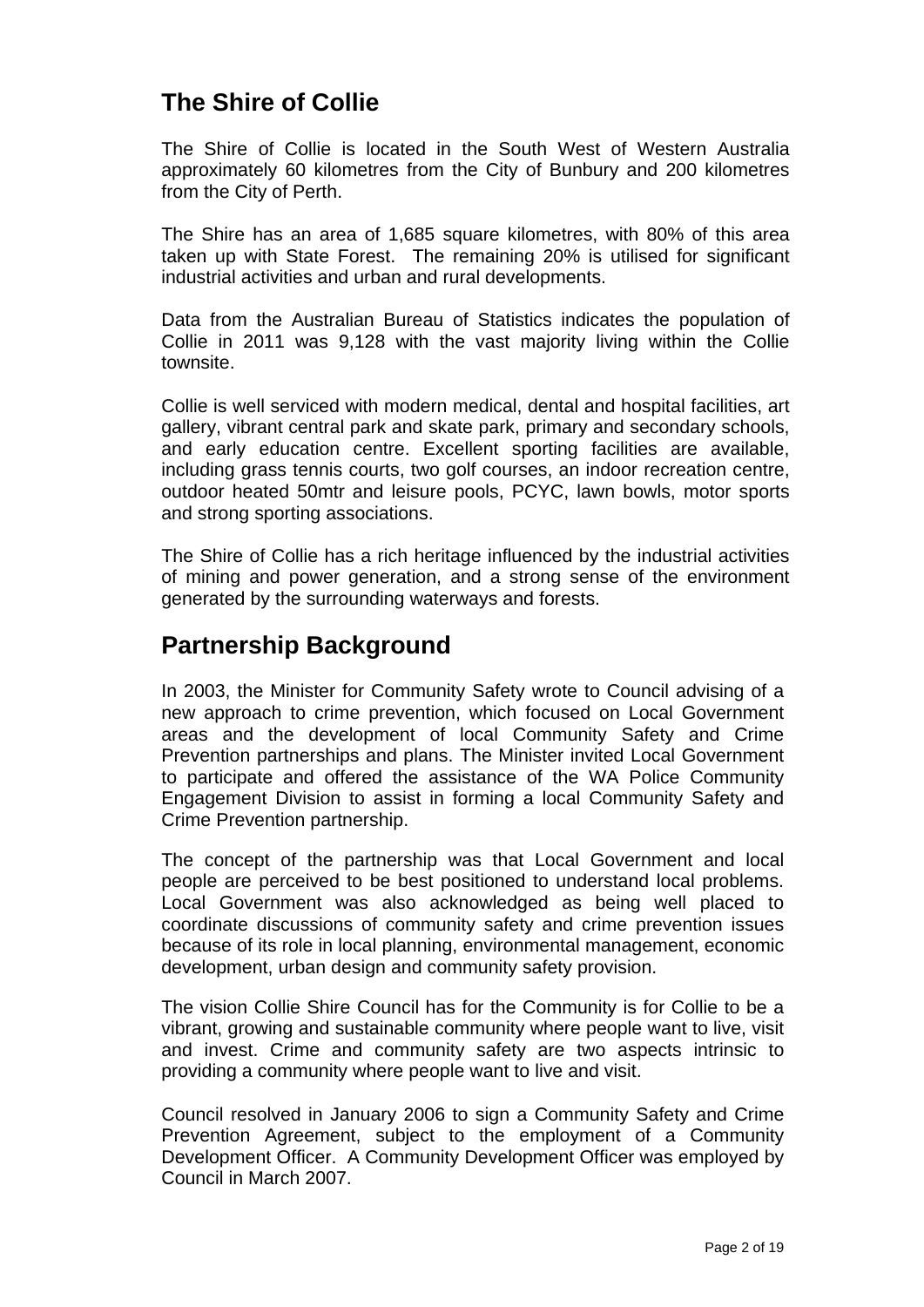# **Defining Community Safety and Crime Prevention**

Community safety impacts on the quality of life where a high level of community safety enables residents to pursue all aspects of their lives without fear or hindrance from crime or antisocial behaviour. Community safety and crime prevention tackles issues that are both real and perceived, and as such includes issues such as addressing fear of crime.

Crime prevention can be categorised as primary, secondary, or tertiary. Primary crime prevention is targeted at changing the environmental conditions that provide opportunities for the occurrence of criminal or antisocial acts.

Secondary crime prevention is the early identification of potential offenders by intervening, seeking to prevent the criminal or antisocial behaviour from occurring. Tertiary crime prevention targets offenders and involves interventions to stop further offending.

Crime prevention refers to any measure taken to prevent crime and antisocial behaviour before it occurs. Risk factors such as age, socioeconomic factors, low education, income, employment and alcohol abuse are strong indicators of people at risk of both committing crimes and becoming victims of crime.

Social crime prevention is about reducing the desire to commit crime through strategies and programs that address risk factors. Situational crime prevention is about reducing the opportunities for crime to occur.

# **The Plan**

A Community Safety and Crime Prevention Plan is designed to reduce the social and economic costs of crime to the community by lowering both the number of cases coming before the criminal justice system, and by reducing the impact of crime on health and other social services.

The Plan focuses on crime prevention issues that affect communities at a local level.

Furthermore, the document needs to demonstrate that the process has met the WA Police Community Engagement Division requirements of:

- Being evidence based
- Consults widely with the community and engages with minority or marginalised groups
- Has an ongoing process for monitoring and evaluation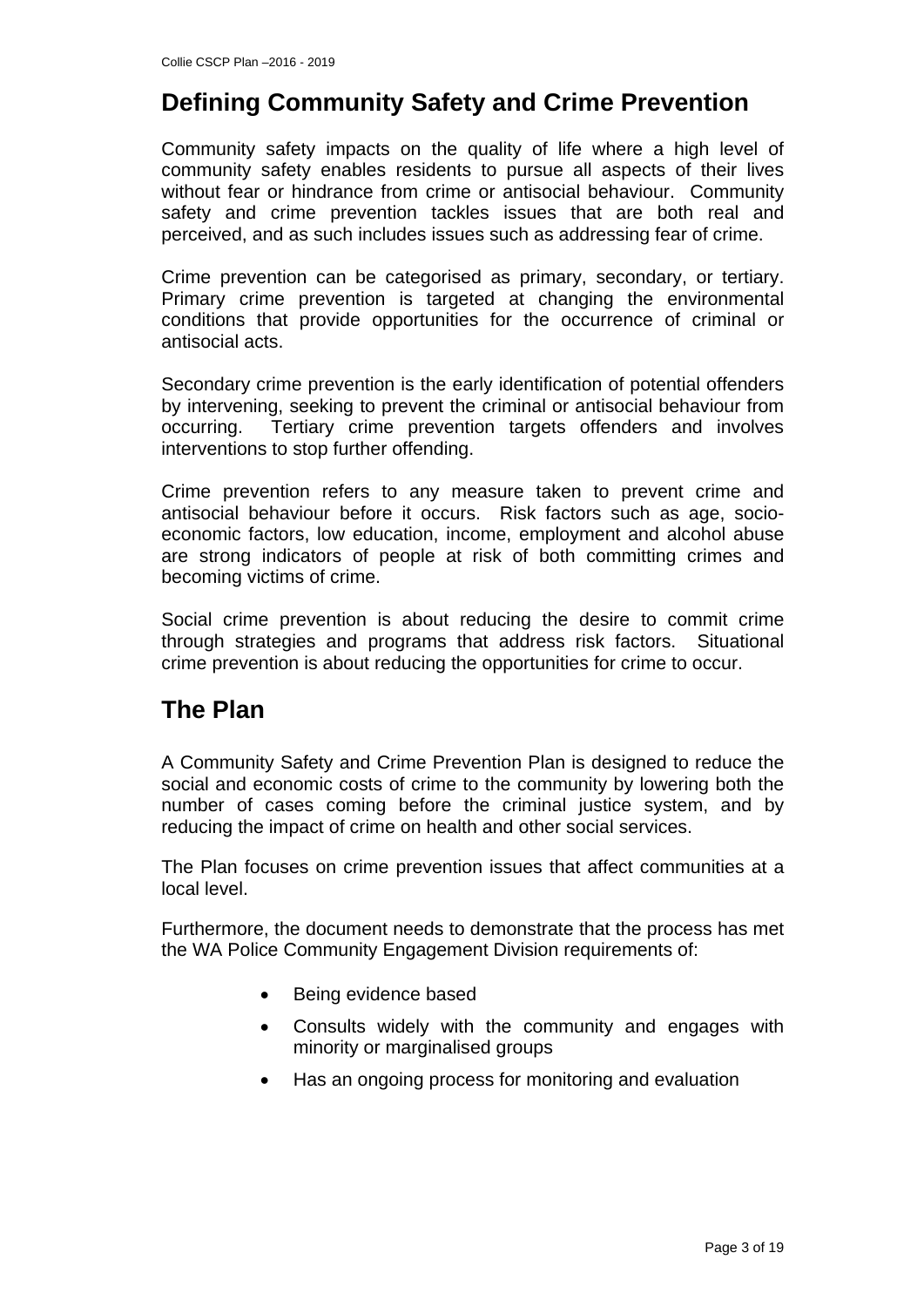# **Methodology**

#### **CSCP Committee**

The Community Safety and Crime Prevention Committee was established by Council to oversee the development and implementation of the Plan. It was the desire of Council that committee members would be representative of:

- **Shire Councillors**
- **Council Officers**
- **Police**
- The Indigenous community
- **•** Youth
- **Seniors**
- The general public
- **The health sector**

The Terms of Reference for the committee allows for representative committee members to be elected from each of the following groups, if such groups desire to have representation:

- Shire of Collie Councillors
- Shire of Collie Officers
- W.A. Police
- A Justice of the Peace
- A representative from the Safety House Program
- A representative from the Collie Police and Community Youth Centre (PCYC)

The Terms of Reference also allows for the Committee to call upon consultants or guests with specific expertise as the need arises and invite them to attend meetings.

The committee commenced meeting in September 2007.

# **Community Consultation**

#### **Perceptions Survey**

In 2009, 2011 and 2013, CATALYSE® Pty Ltd conducted a Community & Business Perceptions Survey for the Shire of Collie to evaluate and monitor performance across a range of Shire services and facilities. In 2015 the Community, Business and Youth Perception Surveys were completed via an online survey tool used by the Shire and survey information mailed out to all residents.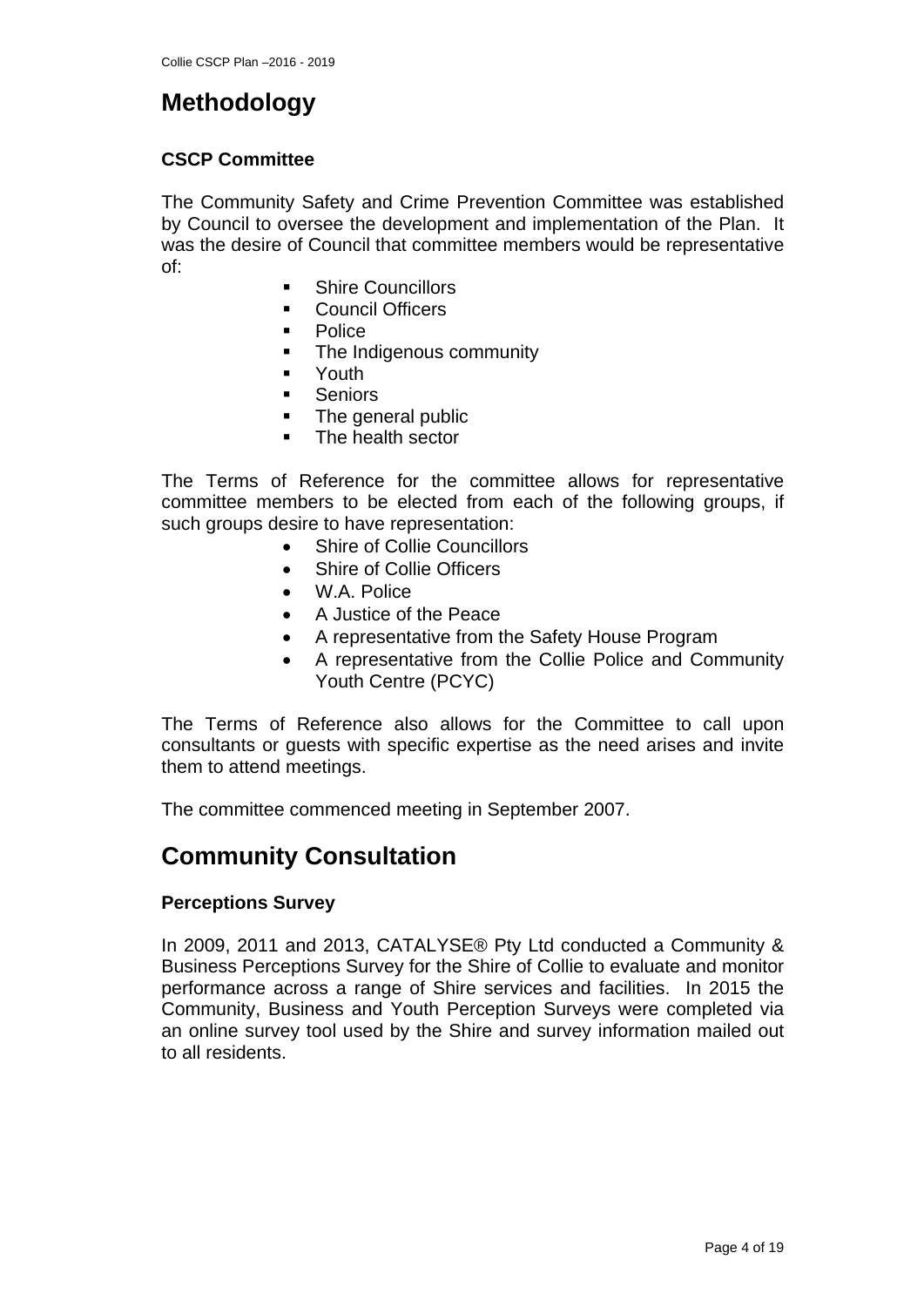The community perception surveys were available for all residents to complete. Issues identified by the community as a whole in the 2015 survey as areas of low satisfaction and high priority were:

- Local employment (drive in /drive out, youth employment programs)
- Parking in the CBD (perceived lack of)
- Post secondary education options
- Youth activities
- River rehabilitation and restoration
- Antisocial behaviour

#### **CSCP Survey**

In 2015 the Community Safety and Crime Prevention Committee conducted a survey based on questions used in CSCP surveys conducted in previous years.

Community priorities identified through the survey were:

- Drugs
- House break-ins
- Speeding / dangerous driving
- Drunken / disorderly behaviour

#### **Collie Alcohol and Other Drugs Plan 2015-2017**

A forum was held on 24 May 2011 with key stakeholders to gauge support for the development of an Alcohol Management Plan [AMP] for Collie. Stakeholders present voted in support of the formation of such a working group and at its meeting on 29 June 2011 Council authorised the CSCP to form a sub-committee to guide the development and implementation of an AMP for Collie. At its Council meeting of 29 March 2016 Council changed this sub-committee to a working group to make the reporting process more streamlined and to better facilitate actions undertaken by the AMP working group.

The AMP working group consulted extensively with key stakeholders during the process of reviewing and updating the Collie Alcohol and Other Drugs Management Plan 2015 – 2017 (CAODMP). Meetings and forums were facilitated by the Senior Project Officer from the Mental Health Commission (formally the Drug and Alcohol Office), the Regional Tobacco, Alcohol & Other Drugs Coordinator from the WA Country Health Services-South West Unit, and the Collie Alcohol Project Officer.

The CAODMP actions and strategies address Key Priority 3: Reduced impact of alcohol and drug related harm in this plan.

The CAODMP is administered by the Project Officer for the Collie Alcohol and Other Drugs Management Plan, with St John of God as the auspice organisation.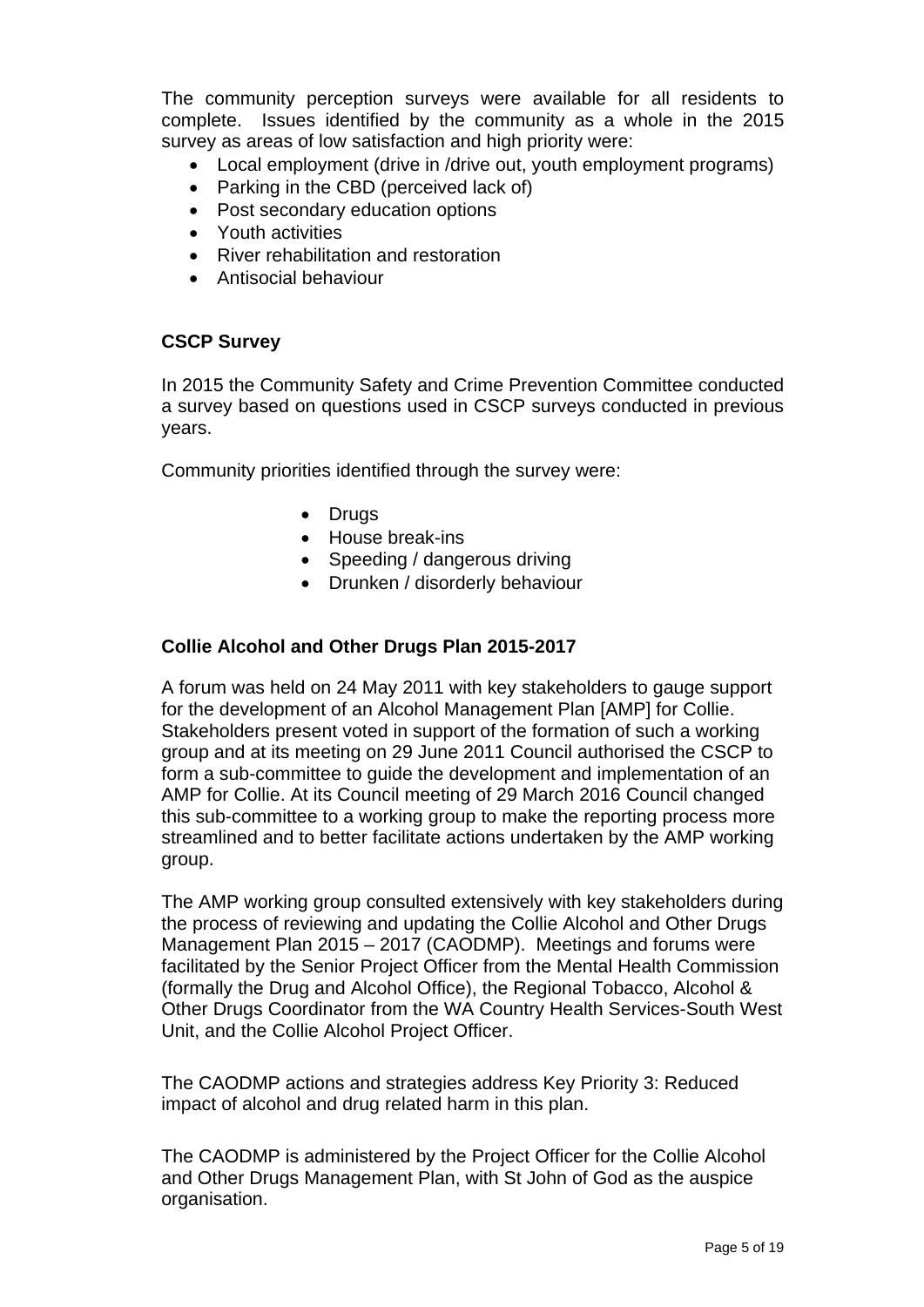# **State Alignment**

The State Community Crime Prevention Plan is currently being updated by the Western Australian Police.

Once the State plan has been updated and released a review of the state alignment within the Collie Community Safety and Crime Prevention Plan 2016 – 2019 will take place.

The Collie Community Safety and Crime Prevention Plan demonstrates alignment with all five priorities in the 2011/2014 State plan.

The Key Priority and Action Areas set by the State Government in the 2011/2014 State Community Crime Prevention Plan are:

Priority 1: Early intervention to improve the wellbeing of children and families.

- *Parents are provided with an appropriate level of support and assistance in accessing relevant services during critical phases of the child's early formative years*
- *Young people are provided with recreational and volunteer programs that encourage engagement with their community.*
- *Providing schools with the capacity to take action in addressing the particular circumstances of students who are at risk of persistent absence and behavioural problems.*
- *Identifying best practice early intervention programs and creating linkages and agreements where agencies can effectively share relevant information that enables them to better assist at-risk families, children and youth.*
- *Parents are offered assistance through Responsible Parenting Services, to address their children's anti-social or criminal behaviour, or school attendance issues.*

Priority 2: Youth justice and reducing re-offending.

- *Implementing the Youth Justice Strategy which aims to improve service provision to young people involved in the Youth Justice system.*
- *Effective prevention and diversionary activities for youth through a coordinated strategic based approach to community-based, multi-agency initiatives. These initiatives should facilitate personal development, promote civic responsibility and improve long-term employment prospects.*
- *Effective case management of young people who offend and those at risk of offending which draws agencies and families together to target the specific risk factors of each young person.*
- *Young people in custody are provided with opportunities for rehabilitation, personal growth, education and skills development to assist them to successfully re-integrate back into the community.*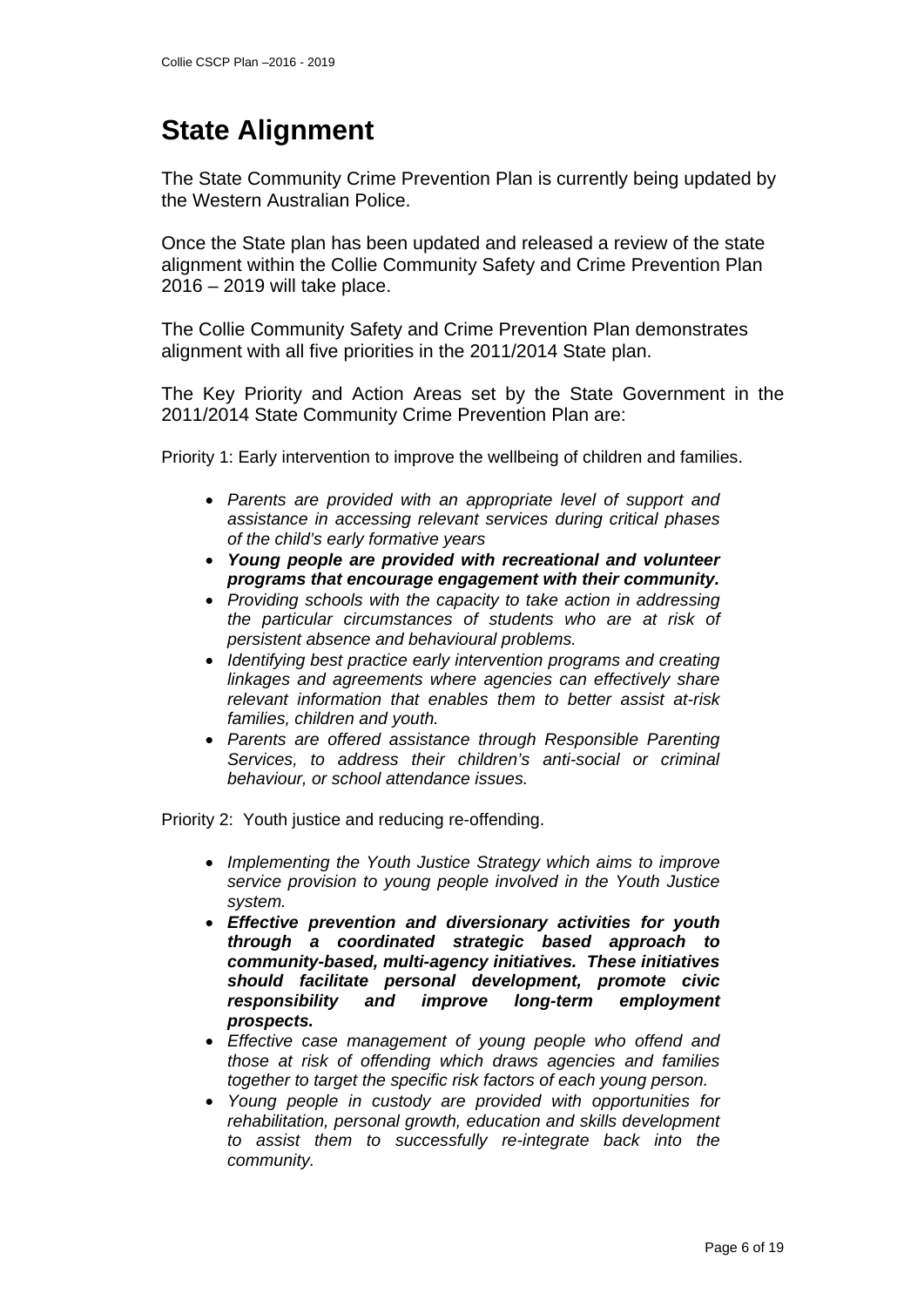Priority 3: Preventing and responding to anti-social behaviour.

- *The concept of positive citizenship will be promoted to connect children and young people with the community through activities that instil community values, respect and resilience. This will increase their likelihood of developing a socially responsible attitude.*
- *Graffiti vandalism will be reduced by a multifaceted approach articulated in the State Tough on Graffiti Strategy. This Strategy ensures a range of effective reduction activities are spear-headed by ramped-up enforcement and offender management regimes. Local government authorities and agencies will be supported in their prevention/removal/reduction activities.*
- *Hoon behaviour will be prevented by enforcing a range of strategies that target individuals and groups who persist in driving vehicles in a a manner that created unnecessary risk to themselves and others.*
- *Responding to anti-social behaviour in housing through working collaboratively through the Disruptive Behaviour Management Strategy to address anti-social behaviour caused by public housing tenants.*
- *Preventing anti-social behaviour on transport by implementing a range of safety and security measures that increase the safety of passengers and employees who work for public transport providers.*
- *Promotion of designing out crime to address community safety in public areas or building in terms both of reducing anti-social behaviour, crime and fear of crime. This will include the use of CCTV as a surveillance measure.*

Priority 4: Addressing and reducing drug and alcohol related crime.

- *Prevention of harmful alcohol use through enforcement of liquor licensing laws, controlling access and availability, targeting harmful alcohol use including binge drinking, health promotion and responsible marketing, supply and service.*
- *Early intervention services that identify individuals, families and communities at risk through various initiatives under the Western Australian Diversion Program.*
- *Treatment and support strategies, including improved access to drug and alcohol treatment services for high risk populations, such as young people, Aboriginal people and communities and people with co-occurring mental health and drug and alcohol problems.*
- *A focus on strong law enforcement to reduce and control the availability of drugs and alcohol and implement strategies that aim to prevent or break the cycle of offending; such as high visibility in and around licensed outlets, increased compliance with relevant legislation, random breath and saliva testing, and focusing on drug seizures and the targeting of dealers.*
- *Provision of diversion to drug and alcohol treatment for offenders to intervene and divert offenders from the criminal justice system and into treatment programs.*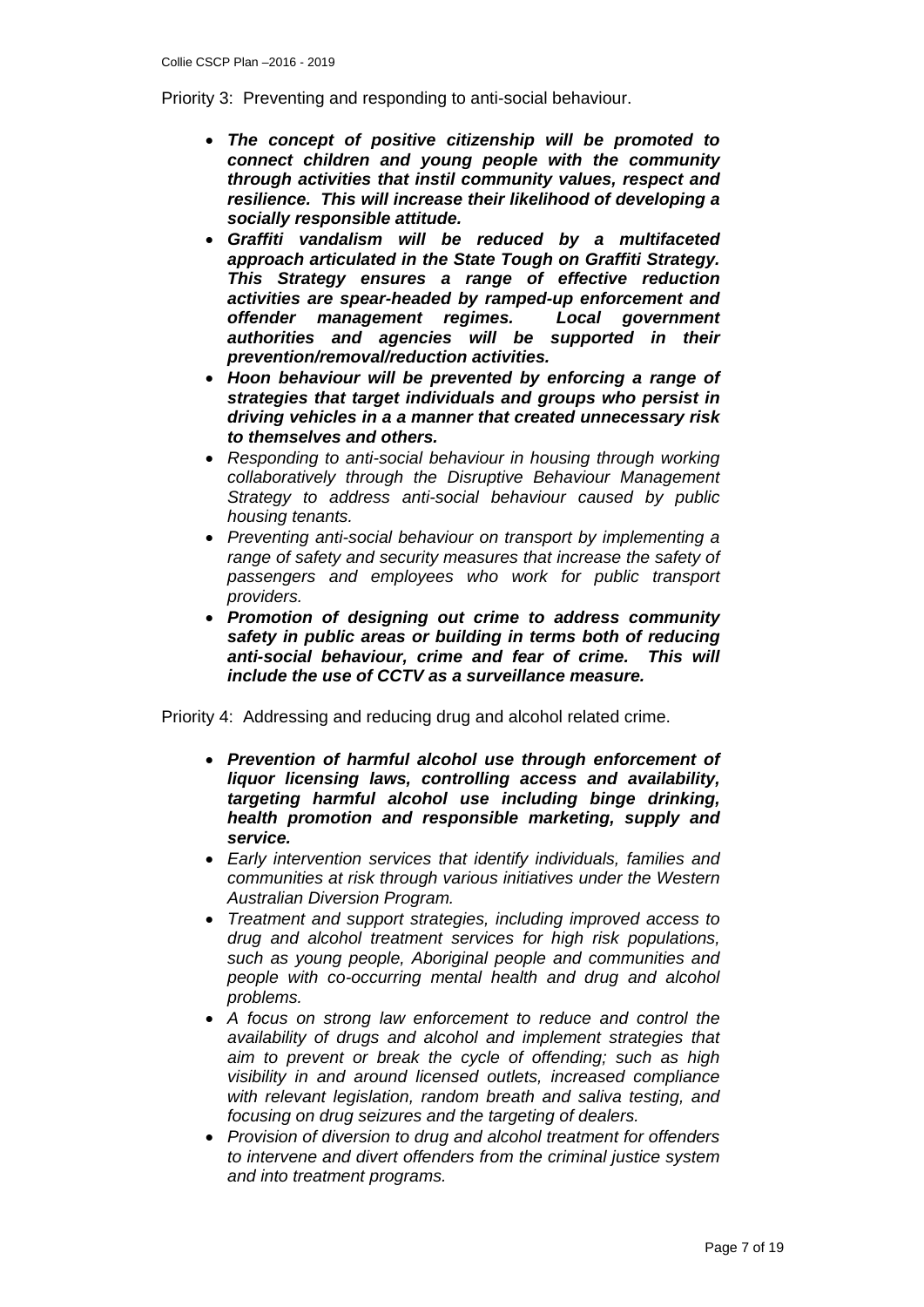Priority 5: Targeting priority offences.

- *Management of prolific offenders using a standardised and multiagency approach to effectively manage and target the small number of prolific offenders who account for a disproportionate amount of crime in the State.*
- *Rehabilitation of adult offenders through treatment services and programs to rehabilitate offenders who are amenable to intervention.*
- *Working with local governments, industry and commercial agencies to make changes to buildings, public spaces and streets to make them safer and education potential victims about how to prevent crime in their homes, cars and lives.*
- *Prioritisation of all crimes involving violence against one or more persons and including community violence.*
- *Preventing family violence through strengthening community understanding and awareness, providing for the safety of adult and child victims and holding perpetrators accountable for their violent behaviour through the implementation of the WA Strategic Plan for Family and Domestic Violence 2009-2013.*
- *Facilitating treatment programs through the drug courts as part of the court process to break the cycle of substance misuse and offending.*
- *Monitoring emerging crimes that are affecting the community such as elder abuse, scam fraud, cyber bullying and hate crimes. Researching and delivering preventative practices to ensure that these crimes do not become prolific in the community.*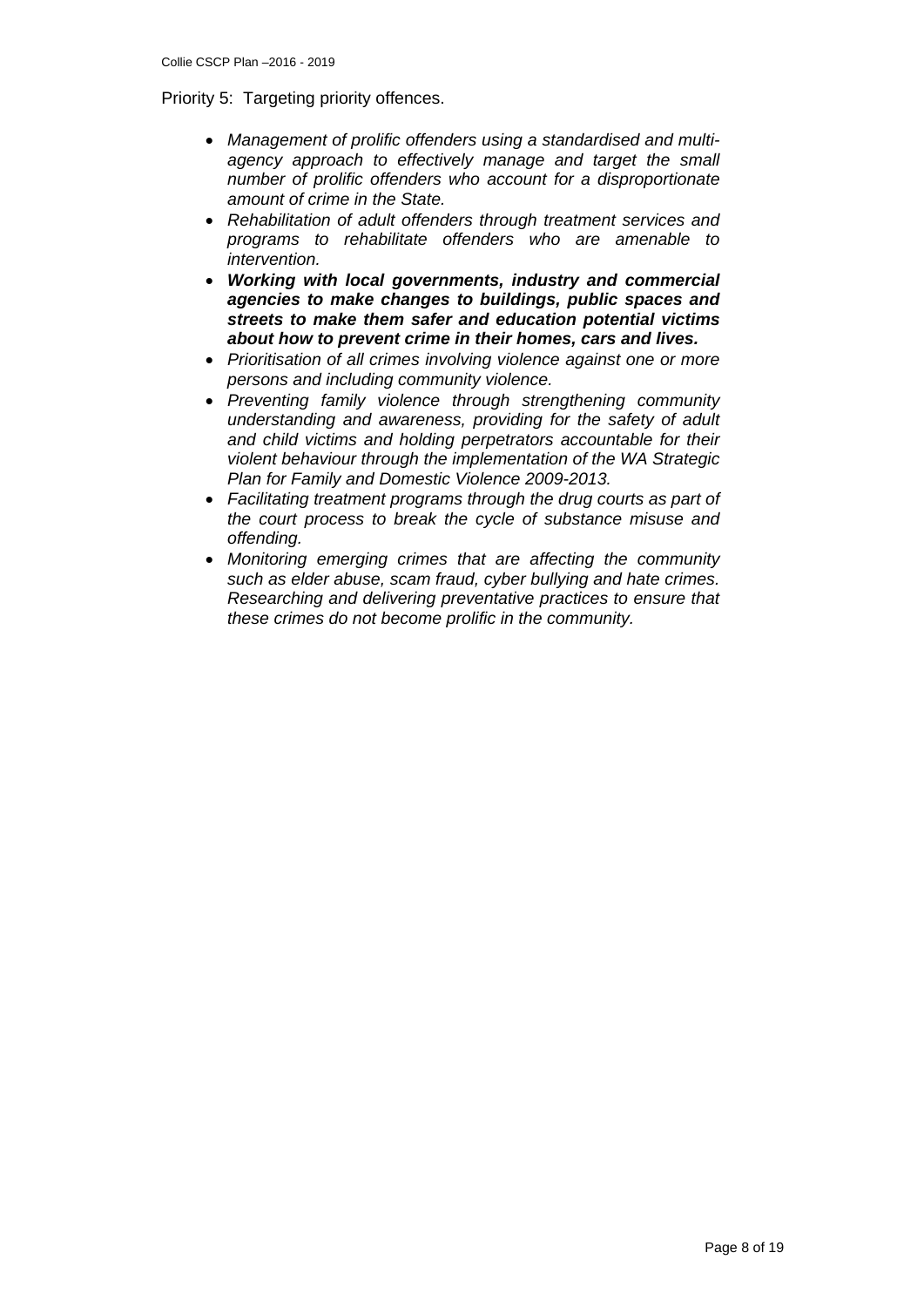# **Acronyms and Abbreviations**

| <b>CAODMP</b> | Collie Alcohol and Other Drug Management Plan          |
|---------------|--------------------------------------------------------|
| <b>CCCI</b>   | Collie Chamber of Commerce and Industry                |
| <b>CCYP</b>   | <b>Commissioner for Children and Young People</b>      |
| <b>CED</b>    | <b>WA Police Community Engagement Division</b>         |
| <b>CEYN</b>   | <b>Collie Early Years Network</b>                      |
| <b>CSCP</b>   | <b>Community Safety and Crime Prevention Committee</b> |
| <b>DAO</b>    | Drug and Alcohol Office, Government of WA              |
| <b>DETWA</b>  | Department of Education and Training, WA               |
| <b>DHAC</b>   | <b>District Health Advisory Committee</b>              |
| <b>DSR</b>    | Department of Sport and Recreation                     |
| <b>FESA</b>   | <b>Fire and Emergency Services Authority</b>           |
| <b>MHC</b>    | <b>Mental Health Commission</b>                        |
| <b>PCYC</b>   | Police and Community Youth Centre Inc                  |
| <b>SDERA</b>  | School Drug Education and Road Aware                   |
| <b>Shire</b>  | Shire of Collie                                        |
| <b>SF</b>     | The Smith Family                                       |
| <b>SCHS</b>   | <b>Southern Country Health Service</b>                 |
| <b>WAPOL</b>  | <b>WA Police</b>                                       |
| YouthCARE     | <b>School Chaplaincy</b>                               |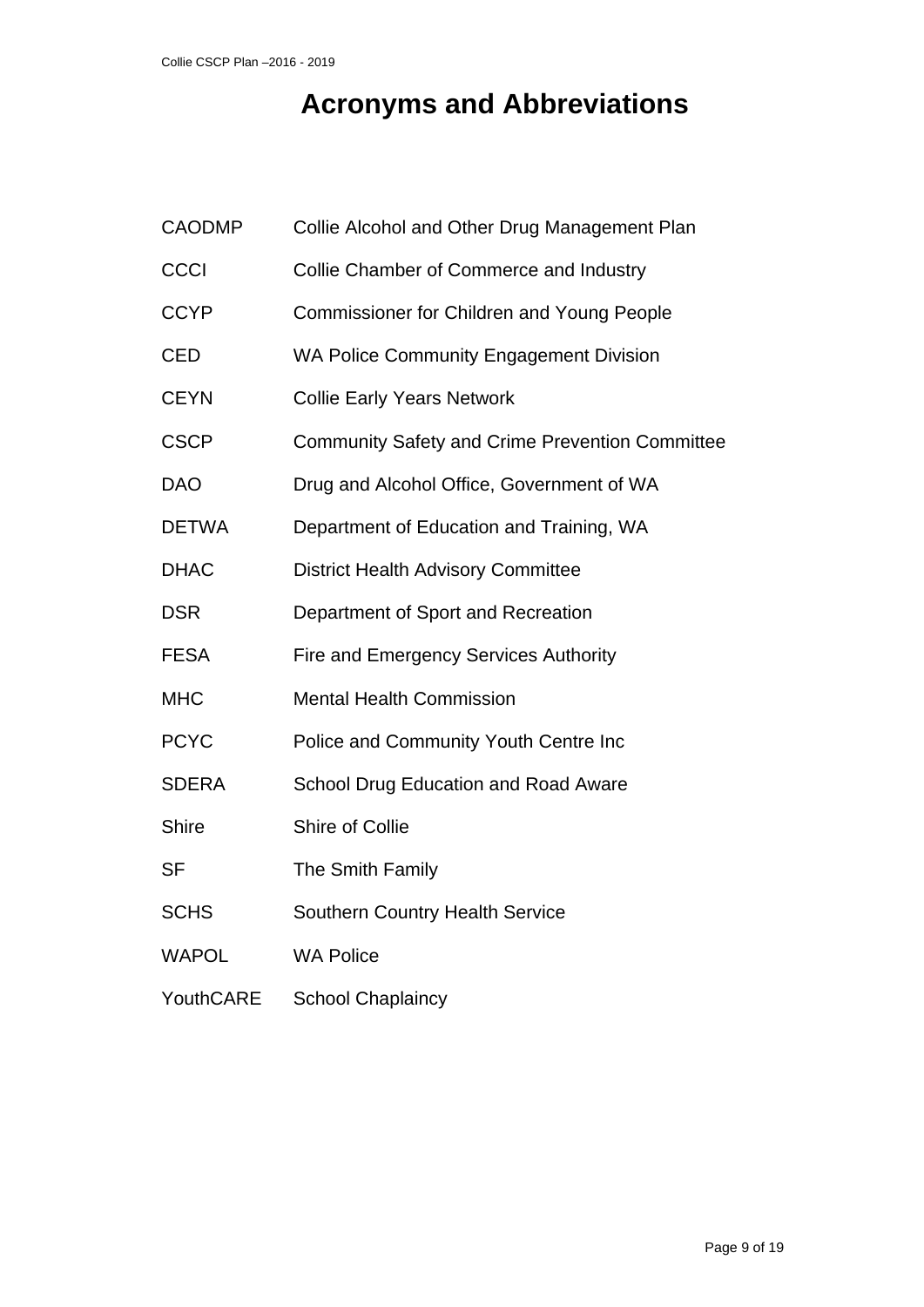# **Collie Community Safety and Crime Prevention Plan**

## **Goal 1:** Increased engagement of youth

Strategic Goal Alignment

Shire of Collie Strategic Plan Goal 1: Our Community

State Plan Key Priority 1 – Early intervention to improve the wellbeing of children and families.

State Plan Key Priority 2 – Youth justice and reducing re-offending.

#### **Community Issues**

Anti social behaviour; Vandalism; Lack of employment opportunities; Need for more activities; Graffiti; School truancy; Lack of respect

#### **Strategy 1.1: Address the need to promote a positive image of, and engagement with, young people in the community**

| <b>Action</b>                                                                                                                                                 | <b>Agency</b>                                                                                     |       |       | <b>Timeframe</b> |       | <b>Informing</b>                                                                                              | <b>Outcome</b>                                                                                                                | <b>Evaluation</b>                                                                     |
|---------------------------------------------------------------------------------------------------------------------------------------------------------------|---------------------------------------------------------------------------------------------------|-------|-------|------------------|-------|---------------------------------------------------------------------------------------------------------------|-------------------------------------------------------------------------------------------------------------------------------|---------------------------------------------------------------------------------------|
|                                                                                                                                                               |                                                                                                   | 16/17 | 17/18 | 18/19            | 19/20 | documents                                                                                                     |                                                                                                                               |                                                                                       |
| Action 1.1.1: Promote<br>initiatives of groups in the<br>community who undertake<br>positive activities with young<br>people.                                 | Shire of Collie<br>In partnership<br>with:<br>Local media<br><b>PCYC</b>                          |       |       |                  |       | Community<br><b>Perception Surveys</b><br><b>CSCP</b> surveys<br><b>WA Police Crime</b><br>Statistics 2009 to | Community better<br>informed on youth<br>activities and initiatives<br>within the Shire                                       | No. of articles, media<br>releases, fliers which<br>reflect positive youth<br>stories |
| Action 1.1.2: Promote the<br>Shire's positive interaction<br>with groups that it forms links<br>with.                                                         | Service clubs<br>YouthCARE<br>Schools<br>Support                                                  |       |       |                  |       | 2015<br>Collie Senior High<br>School attendance<br>rates                                                      | Improved<br>intergenerational<br>understanding and<br>stakeholder interaction                                                 | No. of partnerships<br>formed and promoted<br>through local media                     |
| Action 1.1.3: Promote Junior<br>Sports Person of the Year,<br>Young Citizen of the Year,<br>Apprentice of the Year Awards<br>and Tidy Towns Young<br>Legends. | agencies<br>Sporting groups<br><b>CEYN</b><br><b>CCYP</b><br><b>WAPOL</b><br><b>Collie Police</b> |       |       |                  |       |                                                                                                               | Improved image of<br>young people in the<br>community<br>Active and ongoing,<br>meaningful relationships<br>with young people | Number of nominations<br>received for awards                                          |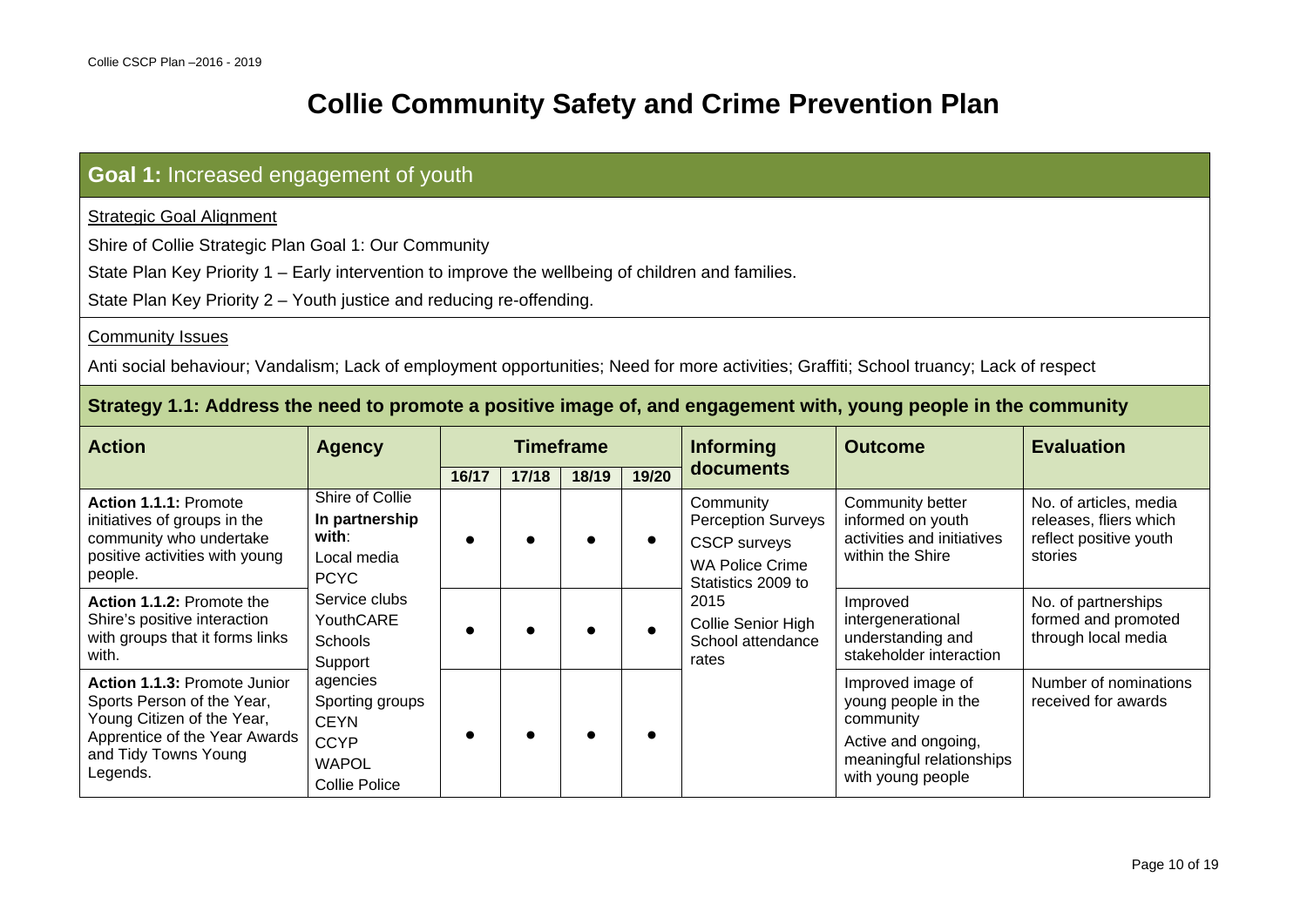Strategic Goal Alignment

Shire of Collie Strategic Plan Goal 1: Our Community

State Plan Key Priority 1 – Early intervention to improve the wellbeing of children and families.

State Plan Key Priority 2 – Youth justice and reducing re-offending.

#### Community Issues

Anti social behaviour; Vandalism; Lack of employment opportunities; Need for more activities; Graffiti; School truancy; Lack of respect

#### **Strategy 1.2: Support the provision of information on the availability of services and activities for youth within the community**

| <b>Action</b>                                                                                                   | <b>Agency</b>                                                                                                                 |       |       | <b>Timeframe</b> |       | <b>Informing</b>                                                                                                                                                 | <b>Outcome</b>                                                                                                                                                                                                                          | <b>Evaluation</b>                                                                                                                                                                                                                                                                              |
|-----------------------------------------------------------------------------------------------------------------|-------------------------------------------------------------------------------------------------------------------------------|-------|-------|------------------|-------|------------------------------------------------------------------------------------------------------------------------------------------------------------------|-----------------------------------------------------------------------------------------------------------------------------------------------------------------------------------------------------------------------------------------|------------------------------------------------------------------------------------------------------------------------------------------------------------------------------------------------------------------------------------------------------------------------------------------------|
|                                                                                                                 |                                                                                                                               | 16/17 | 17/18 | 18/19            | 19/20 | documents                                                                                                                                                        |                                                                                                                                                                                                                                         |                                                                                                                                                                                                                                                                                                |
| Action 1.2.1: Provide a Collie<br><b>Support Services Directory</b>                                             | Shire of Collie<br>In partnership<br>with:<br>Local support<br>services<br>Local sporting<br>organisations<br>Local community |       |       |                  |       | Community<br><b>Perception Surveys</b><br><b>CSCP</b> surveys<br><b>WA Police Crime</b><br>Statistics 2009 to<br>2015<br>Collie Senior High<br>School attendance | An up-to-date Support<br>Services Directory is<br>available electronically<br>and in hard copy                                                                                                                                          | <b>Support Service</b><br>directory, maintained<br>and revised regularly,<br>available on Shire<br>website<br>No. of times directory<br>accessed / No.<br>distributed                                                                                                                          |
| Action 1.2.2: Maintain a<br>current calendar of community<br>youth activities to be available<br>electronically | groups<br>Interagency<br>network                                                                                              |       |       |                  |       | rates                                                                                                                                                            | <b>Provided via Visitors</b><br>Centre and Collie River<br><b>Valley Marketing Group</b>                                                                                                                                                | No. of activities listed in<br>calendar                                                                                                                                                                                                                                                        |
| Action 1.2.3: Promote youth<br>related services and activities                                                  |                                                                                                                               |       |       |                  |       |                                                                                                                                                                  | Community is aware of<br>services available and<br>events taking place and<br>they want to be involved<br>Continuing the<br>development of the<br><b>Transition to Work</b><br>program in collaboration<br>with PCYC and high<br>School | Level of media<br>coverage, No. of times<br>services accessed,<br>attendance at events,<br>including competitions at<br>the skate park,<br>activation of Central<br>Park with youth activities<br>(e.g. concert, outdoor<br>movie nights),<br>construction of Town<br>Site Mountain Bike Trail |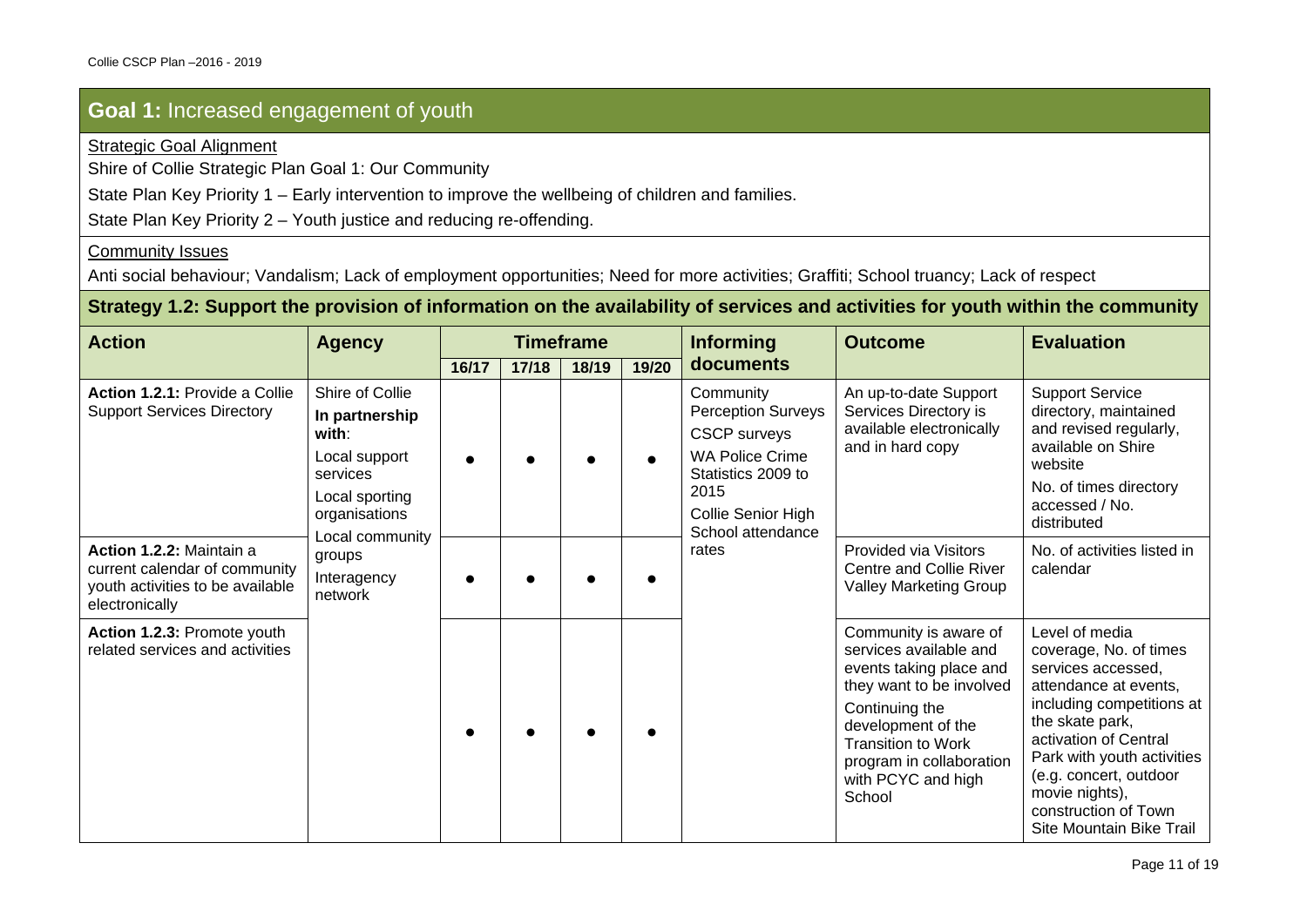#### Strategic Goal Alignment

Shire of Collie Strategic Plan Goal 1: Our Community

State Plan Key Priority 1 – Early intervention to improve the wellbeing of children and families.

State Plan Key Priority 2 – Youth justice and reducing re-offending.

#### **Community Issues**

Anti social behaviour; Vandalism; Lack of employment opportunities; Need for more activities; Graffiti; School truancy; Lack of respect

#### **Strategy 1.3: Support the promotion of sporting and recreational programs particularly aimed at youth**

| <b>Action</b>                                                                                                              | <b>Agency</b>                                                                                                                                     | <b>Timeframe</b> |       |       |       | <b>Informing</b>                                                                        | <b>Outcome</b>                                                                                                                                                                            | <b>Evaluation</b>                                                                                            |
|----------------------------------------------------------------------------------------------------------------------------|---------------------------------------------------------------------------------------------------------------------------------------------------|------------------|-------|-------|-------|-----------------------------------------------------------------------------------------|-------------------------------------------------------------------------------------------------------------------------------------------------------------------------------------------|--------------------------------------------------------------------------------------------------------------|
|                                                                                                                            |                                                                                                                                                   | 16/17            | 17/18 | 18/19 | 19/20 | documents                                                                               |                                                                                                                                                                                           |                                                                                                              |
| Action 1.3.1: Support holiday<br>recreation / sporting programs<br>offered at Roche Park, PCYC,<br>Art Gallery and Library | Shire of Collie<br>In partnership<br>with:<br><b>DSR</b><br>Local sporting<br>and community<br>organisations<br><b>PCYC</b><br><b>Art Gallery</b> |                  |       |       |       | Community<br><b>Perception Surveys</b><br><b>CSCP</b> surveys<br><b>WA Police Crime</b> | Increase in youth<br>accessing holiday<br>recreation and sporting<br>programs                                                                                                             | No. of programs offered<br>No. of participants in<br>programs                                                |
| Action 1.3.2: Maintain /<br>increase participation in<br>Kidsport program                                                  |                                                                                                                                                   |                  |       |       |       | Statistics 2009 to<br>2015<br>Collie Senior High<br>School attendance<br>rates          | Community and sporting<br>organisations are<br>updated on Kidsport<br>program, including any<br>changes and eligibility<br>requirements                                                   | No. of families<br>accessing Kidsport<br>funding                                                             |
| Action 1.3.3: Provide new<br>equipment and activities in<br>Collie parks and playgrounds<br>suitable for older children    |                                                                                                                                                   |                  |       |       |       |                                                                                         | Increase in people using<br>the parks; completion of<br>Central Park; activation<br>of new facilities and<br>activities offered to keep<br>awareness / interest in<br>existing facilities | Equipment installed in<br>parks and playgrounds<br>for older children<br>Planned activities well<br>attended |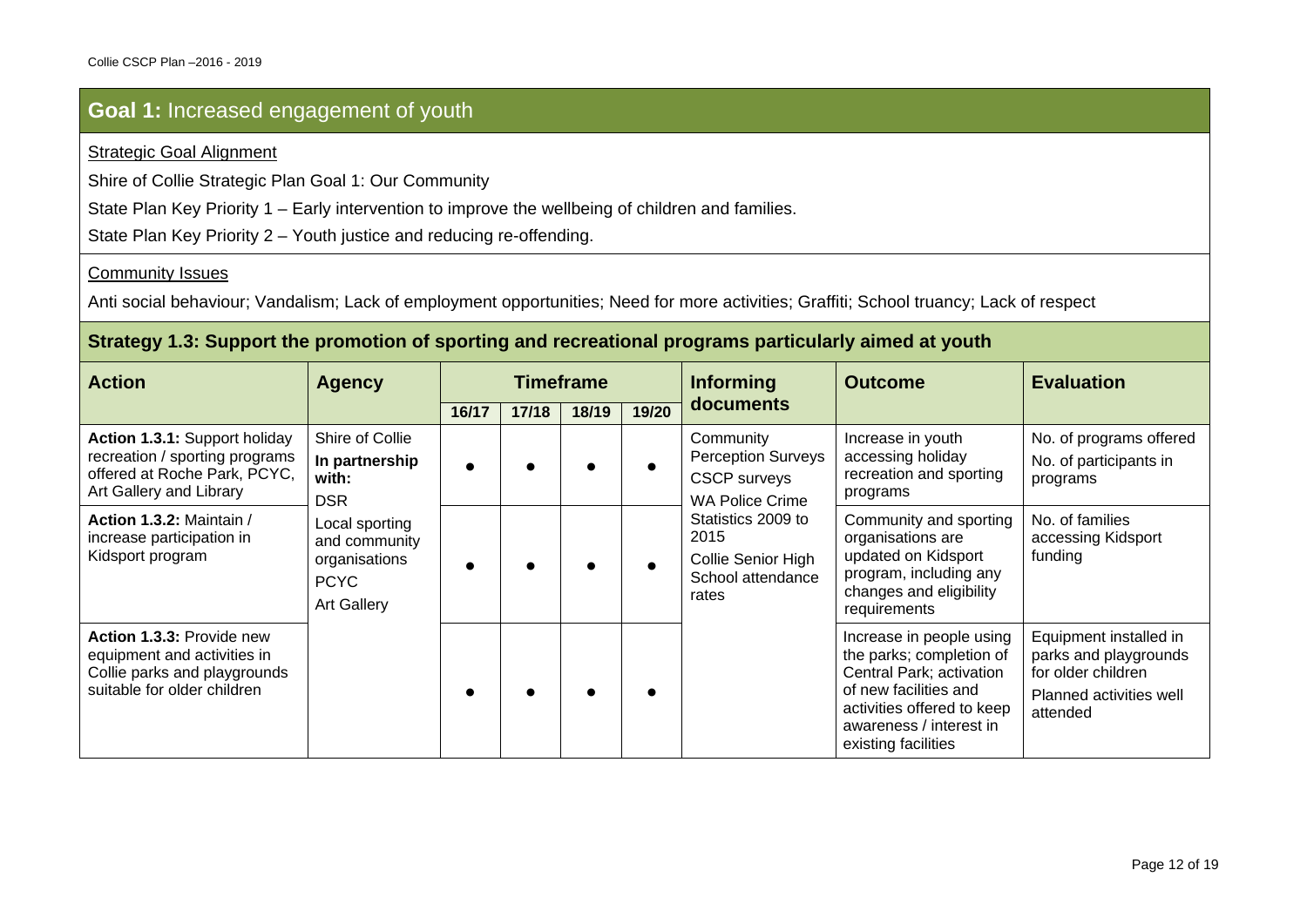#### Strategic Goal Alignment

Shire of Collie Strategic Plan Goal 1: Our Community

State Plan Key Priority 1 – Early intervention to improve the wellbeing of children and families.

State Plan Key Priority 2 – Youth justice and reducing re-offending.

#### Community Issues

Anti social behaviour; Vandalism; Lack of employment opportunities; Need for more activities; Graffiti; School truancy; Lack of respect

#### **Strategy 1.4: Support initiatives that provide opportunities to address youth concerns over lack of social activities**

| <b>Action</b>                                                                              | <b>Agency</b>                                 |       |       | <b>Timeframe</b> |       | <b>Informing</b>                                 | <b>Outcome</b>                                                                 | <b>Evaluation</b>                                                         |
|--------------------------------------------------------------------------------------------|-----------------------------------------------|-------|-------|------------------|-------|--------------------------------------------------|--------------------------------------------------------------------------------|---------------------------------------------------------------------------|
|                                                                                            |                                               | 16/17 | 17/18 | 18/19            | 19/20 | documents                                        |                                                                                |                                                                           |
| Action 1.4.1: Events /<br>activities are chosen in                                         | Shire of Collie<br>In Partnership             |       |       |                  |       | Community<br><b>Perception Surveys</b>           | Events are supported by<br>youth                                               | No. of grants received<br>for youth related                               |
| partnership with youth                                                                     | with:                                         |       |       |                  |       | <b>CSCP</b> surveys                              |                                                                                | activities                                                                |
|                                                                                            | Local                                         |       |       |                  |       | <b>WA Police Crime</b>                           |                                                                                | Attendance at events                                                      |
| Action 1.4.2: Involve youth in<br>the planning and conducting of<br>activities             | <b>Businesses</b><br>Industry<br><b>WAPOL</b> |       |       |                  |       | Statistics 2009 to<br>2015<br>Collie Senior High | Improved image of<br>young people in the<br>community                          | No. of partnerships<br>formed                                             |
| Action 1.4.3: Support youth<br>focussed activities to be<br>established and / or be viable |                                               |       |       |                  |       | School attendance<br>rates                       | Implementation of Youth<br><b>Advisory Council</b><br>Increase in No. of youth | No. of activities run in<br>consecutive years<br>Increasing attendance at |
|                                                                                            |                                               |       |       |                  |       |                                                  | focussed activities held                                                       | youth activities                                                          |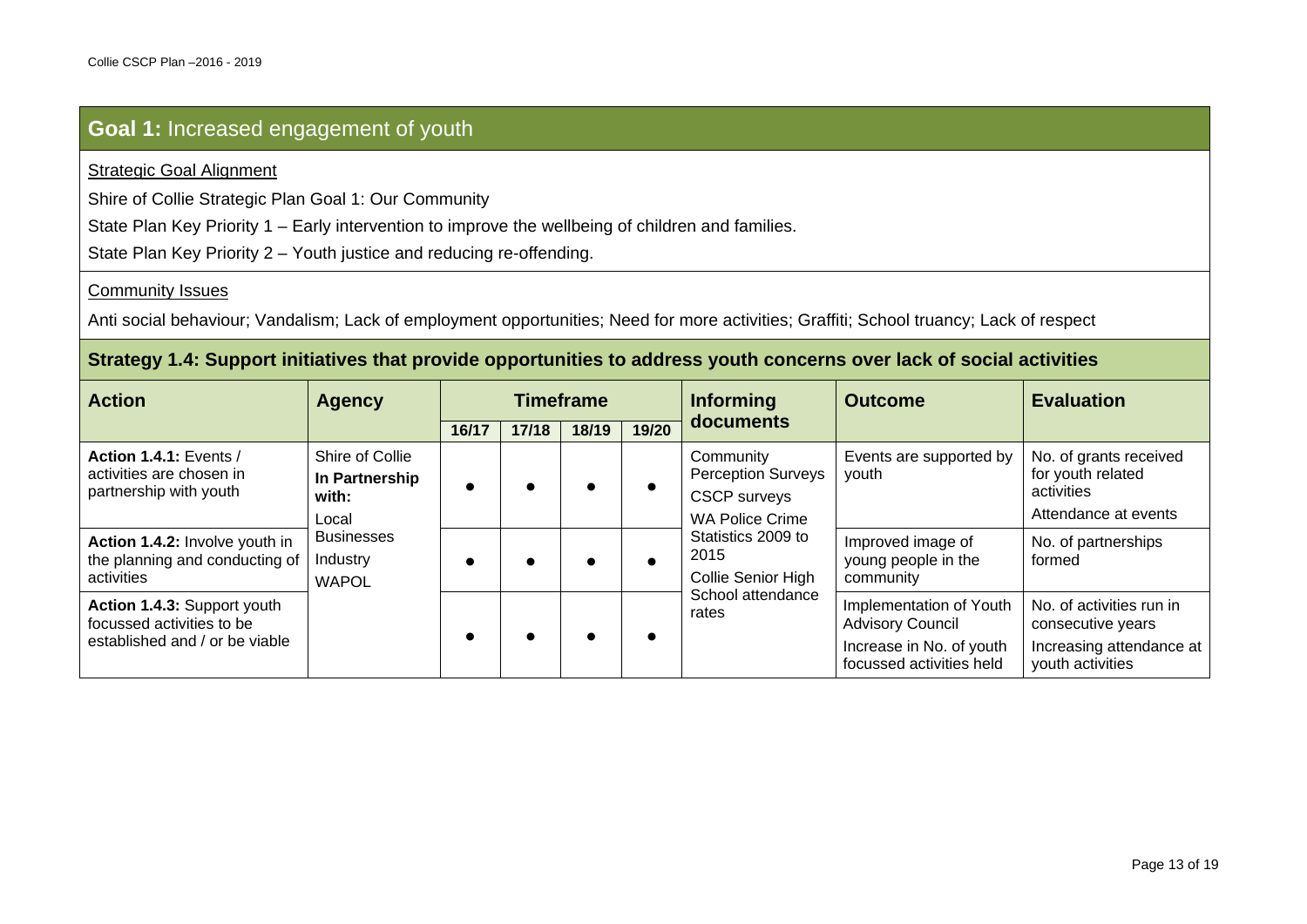#### Strategic Goal Alignment

Shire of Collie Strategic Plan Goal 1: Our Community

State Plan Key Priority 1 – Early intervention to improve the wellbeing of children and families.

State Plan Key Priority 2 – Youth justice and reducing re-offending.

#### **Community Issues**

Anti social behaviour; Vandalism; Lack of employment opportunities; Need for more activities; Graffiti; School truancy; Lack of respect

#### **Strategy 1.5: Support innovative ways to further engage with, and provide a safe venue for, children under qualified supervision**

| <b>Action</b>                                                                                                  | <b>Agency</b>                                                                                                                  | <b>Timeframe</b> |       |       |       | <b>Informing</b>                                                                                                                                                          | <b>Outcome</b>                                                                                                                                                                                                                                                                                                                                              | <b>Evaluation</b>                                                                                                                                       |
|----------------------------------------------------------------------------------------------------------------|--------------------------------------------------------------------------------------------------------------------------------|------------------|-------|-------|-------|---------------------------------------------------------------------------------------------------------------------------------------------------------------------------|-------------------------------------------------------------------------------------------------------------------------------------------------------------------------------------------------------------------------------------------------------------------------------------------------------------------------------------------------------------|---------------------------------------------------------------------------------------------------------------------------------------------------------|
|                                                                                                                |                                                                                                                                | 16/17            | 17/18 | 18/19 | 19/20 | documents                                                                                                                                                                 |                                                                                                                                                                                                                                                                                                                                                             |                                                                                                                                                         |
| Action 1.5.1: Provide<br>supervised programs and<br>activities at PCYC, Roche<br>Park, Art Gallery and Library | <b>PCYC</b><br>In partnership<br>with<br>Shire of Collie<br><b>Art Gallery</b><br><b>Collie Family</b><br>Centre<br><b>DCP</b> |                  |       |       |       | Community<br><b>Perception Surveys</b><br><b>CSCP</b> surveys<br><b>WA Police Crime</b><br>Statistics 2009 to<br>2015<br>Collie Senior High<br>School attendance<br>rates | More opportunities and<br>safe environments<br>provided for young<br>people to engage in<br>activities<br>Introduction of the Youth<br><b>Advisory Council (YAC)</b><br>to obtain views of youth<br>between the ages of 12<br>to 25 years<br>Funding identified for<br>youth and community<br>projects<br>Reduction in anti-social<br>behaviour among youth | No. of existing activities<br>continued and new<br>activities introduced<br>Amount of grant funding<br>received<br>No. of participants in<br>activities |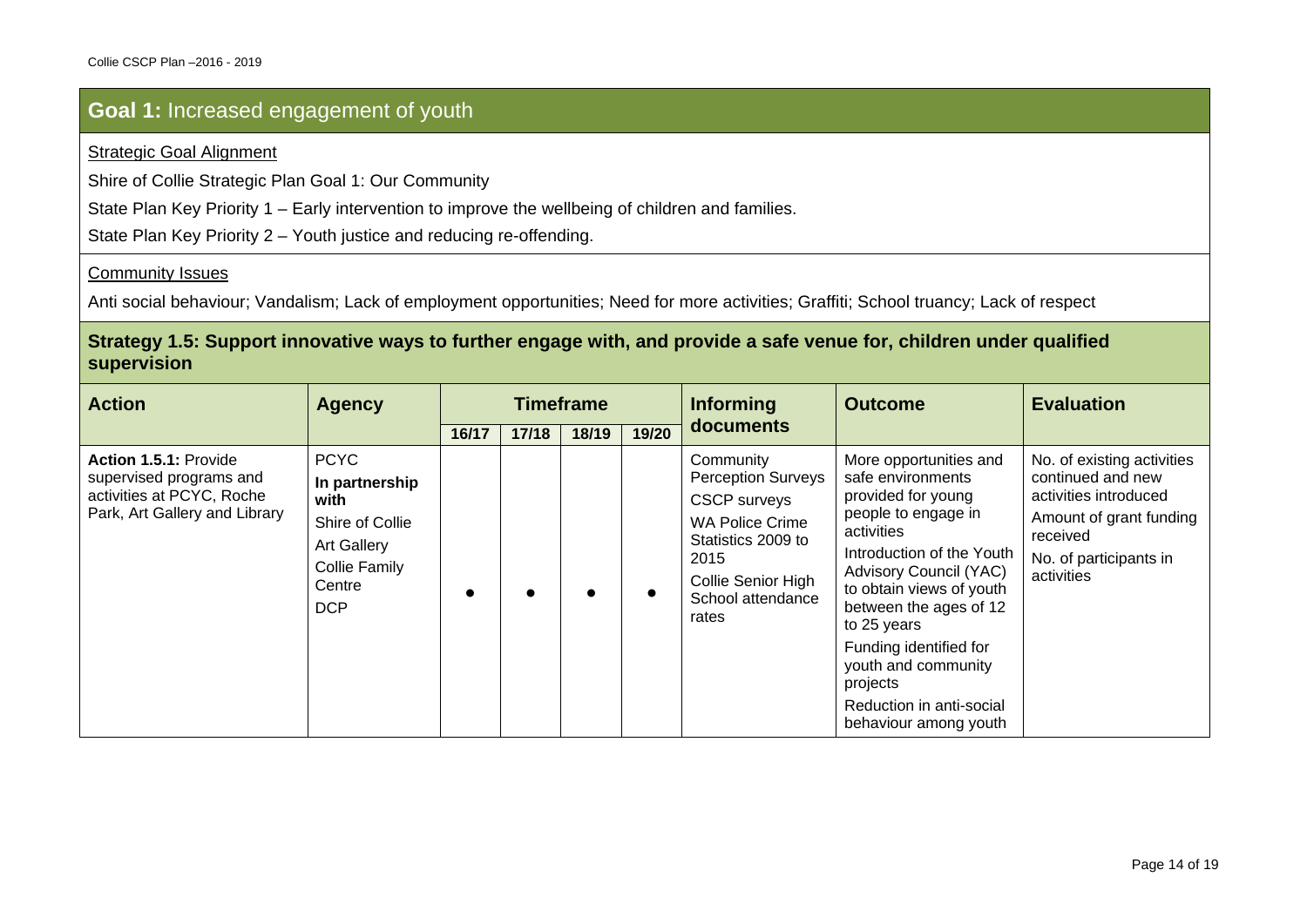#### Strategic Goal Alignment

Shire of Collie Strategic Plan Goal 1: Our Community

State Plan Key Priority 1 – Early intervention to improve the wellbeing of children and families.

State Plan Key Priority 2 – Youth justice and reducing re-offending.

#### **Community Issues**

Anti social behaviour; Vandalism; Lack of employment opportunities; Need for more activities; Graffiti; School truancy; Lack of respect

#### **Strategy 1.6: Maintain a truancy protocol**

| <b>Action</b>                                                                                         | <b>Agency</b>                                                                | <b>Timeframe</b> |       |       |       | <b>Informing</b>                                                                        | <b>Outcome</b>                                                                                                                  | <b>Evaluation</b>                                                                             |
|-------------------------------------------------------------------------------------------------------|------------------------------------------------------------------------------|------------------|-------|-------|-------|-----------------------------------------------------------------------------------------|---------------------------------------------------------------------------------------------------------------------------------|-----------------------------------------------------------------------------------------------|
|                                                                                                       |                                                                              | 16/17            | 17/18 | 18/19 | 19/20 | documents                                                                               |                                                                                                                                 |                                                                                               |
| Action 1.6.1: Encourage local<br>business participation in<br>campaign                                | <b>DETWA</b><br>In Partnership<br>with:<br>CCCI                              |                  |       |       |       | Community<br><b>Perception Surveys</b><br><b>CSCP</b> surveys<br><b>WA Police Crime</b> | Reduce level of truancy<br>amongst school<br>students                                                                           | Increase / maintain % of<br>student attendance at<br>Collie SHS to at or<br>above State level |
| Action 1.6.2: Local<br>businesses to display truancy<br>signage                                       | Local<br><b>Businesses</b><br>Shire of Collie<br><b>WAPOL</b><br><b>PCYC</b> |                  |       |       |       | Statistics 2009 to<br>2015<br>Collie Senior High<br>School attendance<br>rates          | Increased engagement<br>of students in the<br>education system<br>Alternative education<br>programs established<br>and utilised | Decrease in the No. of<br>students away from<br>school during school<br>hours                 |
| Action 1.6.3: Include<br>sponsorship of YouthCARE<br>chaplains for consideration in<br>Council budget | School<br>chaplains<br><b>TAFE</b>                                           |                  |       |       |       |                                                                                         | Continued sponsorship<br>of YouthCARE chaplains<br>in Council budget                                                            | Chaplain program<br>continues to be run in all<br>Collie schools                              |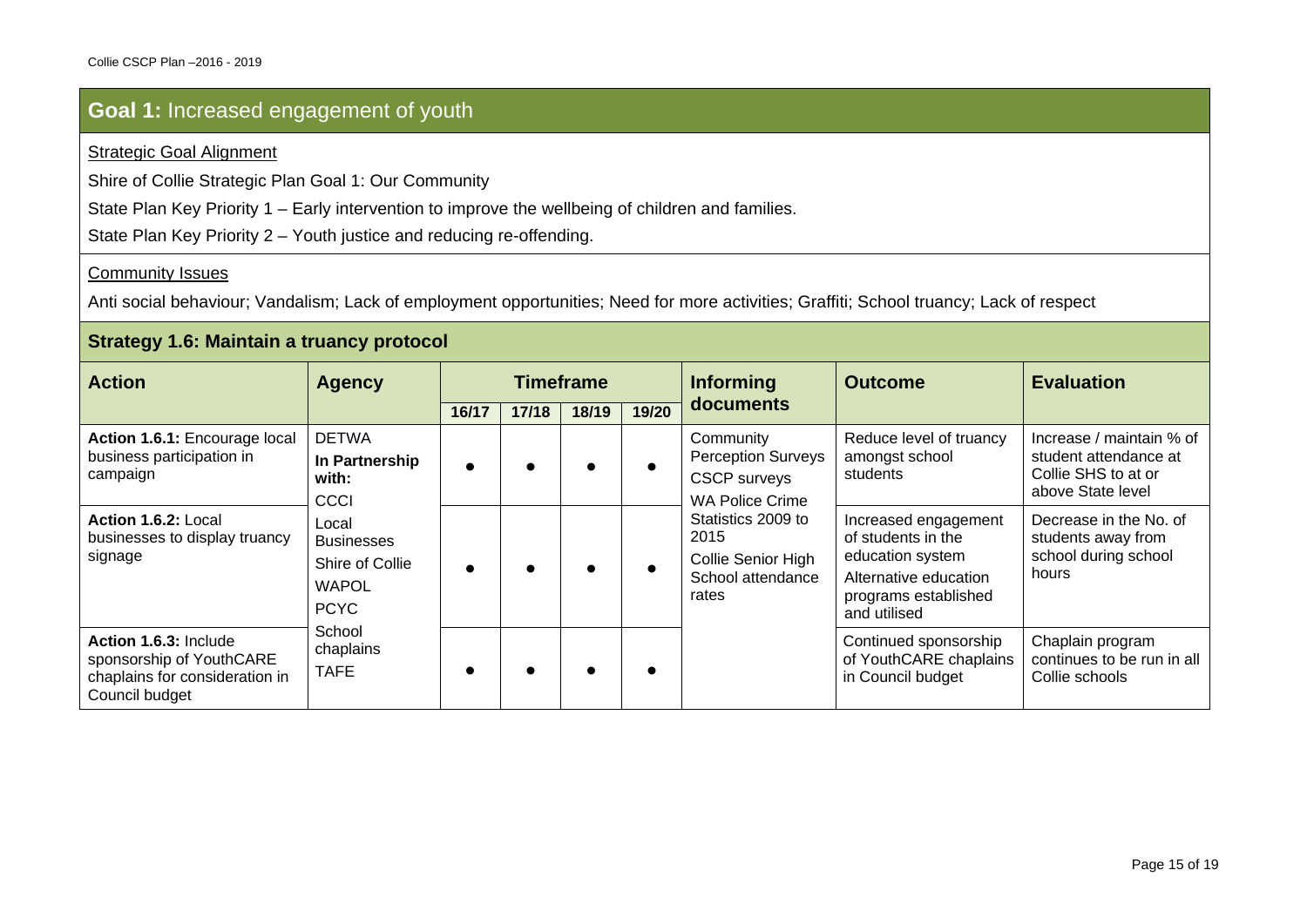#### Strategic Goal Alignment

Shire of Collie Strategic Plan Goal 1: Our Community

State Plan Key Priority 1 – Early intervention to improve the wellbeing of children and families.

State Plan Key Priority 2 – Youth justice and reducing re-offending.

#### **Community Issues**

Anti social behaviour; Vandalism; Lack of employment opportunities; Need for more activities; Graffiti; School truancy; Lack of respect

#### **Strategy 1.7: Support the improvement of the coordination between 'at risk' youth specific services within the Shire and work with these services to identify any need for an increase in service provision hours**

| <b>Action</b>                                                                                                                     | <b>Agency</b>                                                                                                                | <b>Timeframe</b> |       |       |       | <b>Informing</b>                                                                                                                                                          | <b>Outcome</b>                                                                                                                      | <b>Evaluation</b>                                                                                                                                        |
|-----------------------------------------------------------------------------------------------------------------------------------|------------------------------------------------------------------------------------------------------------------------------|------------------|-------|-------|-------|---------------------------------------------------------------------------------------------------------------------------------------------------------------------------|-------------------------------------------------------------------------------------------------------------------------------------|----------------------------------------------------------------------------------------------------------------------------------------------------------|
|                                                                                                                                   |                                                                                                                              | 16/17            | 17/18 | 18/19 | 19/20 | documents                                                                                                                                                                 |                                                                                                                                     |                                                                                                                                                          |
| <b>Action 1.7.1: Provide a Collie</b><br><b>Support Services Directory</b>                                                        | Shire of Collie<br>In Partnership<br>with:<br>Service<br>agencies<br><b>PCYC</b><br>Smith Family<br><b>WAPOL</b><br>Repay WA |                  |       |       |       | Community<br><b>Perception Surveys</b><br><b>CSCP</b> surveys<br><b>WA Police Crime</b><br>Statistics 2009 to<br>2015<br>Collie Senior High<br>School attendance<br>rates | An up-to-date Support<br>Services Directory is<br>available electronically<br>and in hard copy<br>Identification of service<br>gaps | No. of agencies listed in<br>the service directory for<br>youth<br>Maintain or increase the<br>No. of service agencies<br>offering services in<br>Collie |
| Action 1.7.2: Provide<br>networking opportunities for<br>service agencies utilising a<br>variety of forums, including the<br>YAC. |                                                                                                                              |                  |       |       |       |                                                                                                                                                                           | Development of links /<br>partnerships between<br>service agencies                                                                  | No. of agencies that<br>attend forums to<br>coordinate services for<br>youth                                                                             |
| <b>Action 1.7.3: Maintain</b><br>communication lines between<br>service providers and youth                                       |                                                                                                                              |                  |       |       |       |                                                                                                                                                                           | Partnerships formed to<br>offer services / activities<br>to youth                                                                   | Youth have easily<br>accessible information<br>for services available                                                                                    |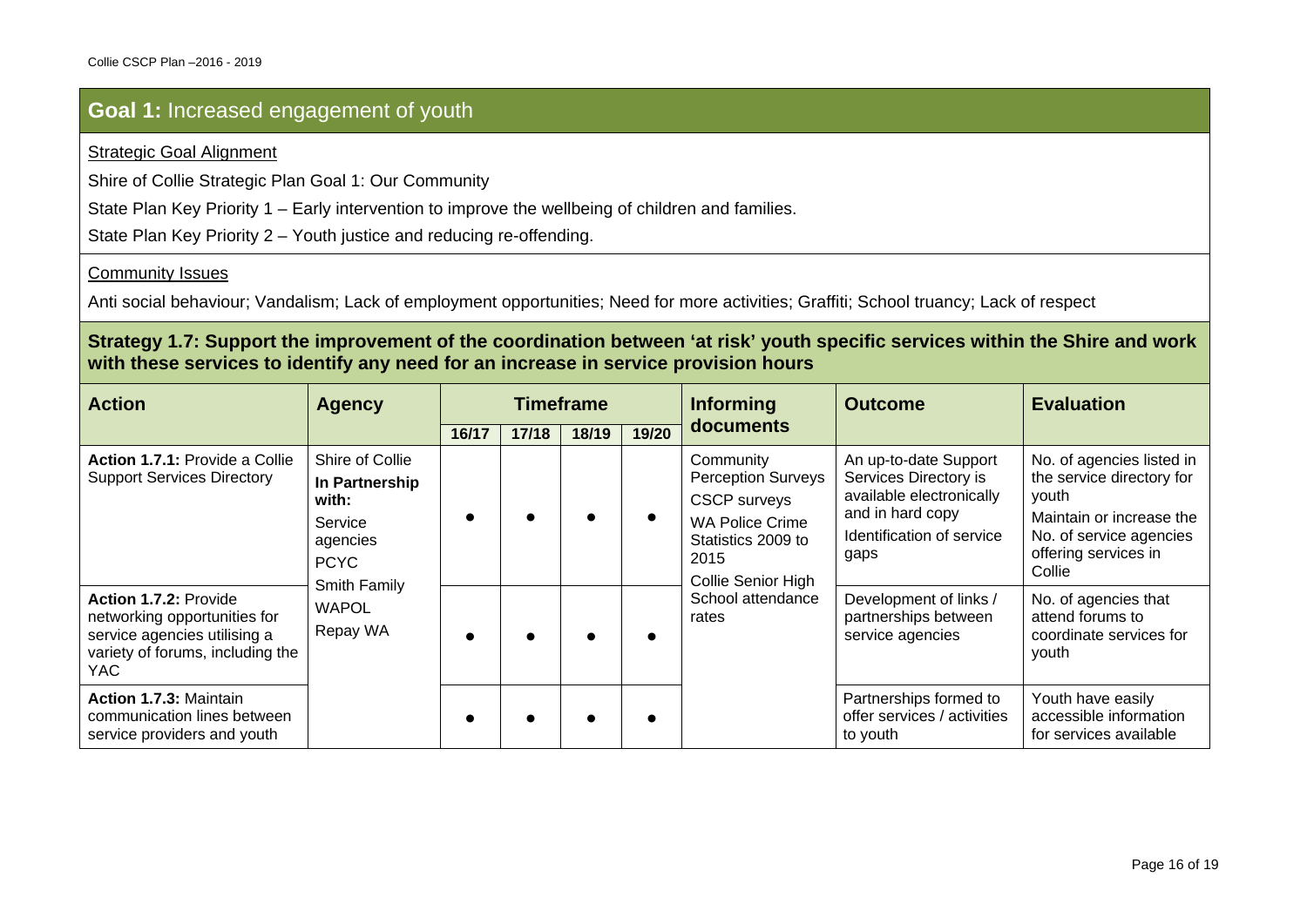### **Goal 2:** Driver awareness and road safety initiatives

#### Strategic Goal Alignment

Shire of Collie Strategic Plan Goal 1: Our Community.

State Plan Key Priority 3 – Preventing and responding to anti-social behaviour.

State Plan Key Priority 5 – Targeting priority offences.

#### **Community Issues**

Dangerous driving practices on local roads; Loud vehicles; Road trauma – injuries and death; Speeding; Trail bikes on roads; Drink / drug driving

#### **Strategy 2.1: Support road safety education and awareness campaigns**

| <b>Action</b>                                                                                                                     | <b>Agency</b>                                                                                                                                                      |       |       | <b>Timeframe</b> |       | <b>Informing</b>                                                                                              | <b>Outcome</b>                                                                 | <b>Evaluation</b>                                                                                                                                            |
|-----------------------------------------------------------------------------------------------------------------------------------|--------------------------------------------------------------------------------------------------------------------------------------------------------------------|-------|-------|------------------|-------|---------------------------------------------------------------------------------------------------------------|--------------------------------------------------------------------------------|--------------------------------------------------------------------------------------------------------------------------------------------------------------|
|                                                                                                                                   |                                                                                                                                                                    | 16/17 | 17/18 | 18/19            | 19/20 | documents                                                                                                     |                                                                                |                                                                                                                                                              |
| Action 2.1.1: Maintain a<br>working relationship with the<br><b>WALGA Roadwise Regional</b><br>Road Safety Officer, South<br>West | Shire of Collie<br>In Partnership<br>with:<br>Roadwise<br><b>Road Safety</b><br><b>Commission WA</b><br><b>WAPOL</b><br><b>SDERA</b><br>Community<br>organisations |       |       |                  |       | Community<br><b>Perception Surveys</b><br><b>CSCP</b> surveys<br><b>WA Police Crime</b><br>Statistics 2009 to | Increase in amount of<br>information available<br>and activities<br>undertaken | No. of activities<br>undertaken in the Shire                                                                                                                 |
| <b>Action 2.1.2: Promote State</b><br>road safety campaigns,<br>including the Blessing of the<br>Roads Service in Collie          |                                                                                                                                                                    |       |       |                  |       | 2015                                                                                                          | Increase in community<br>knowledge of road<br>usage rules                      | Less infringements<br>issued for drink / drug<br>driving, speeding,<br>hooning and unsafe<br>driving practices<br>Decrease in accidents.<br>injury and death |
| Action 2.1.3: Deliver road<br>safety messages via the SAM<br>trailer                                                              |                                                                                                                                                                    |       |       |                  |       |                                                                                                               | More informed<br>community                                                     | Decrease in<br>inappropriate driving<br>behaviour                                                                                                            |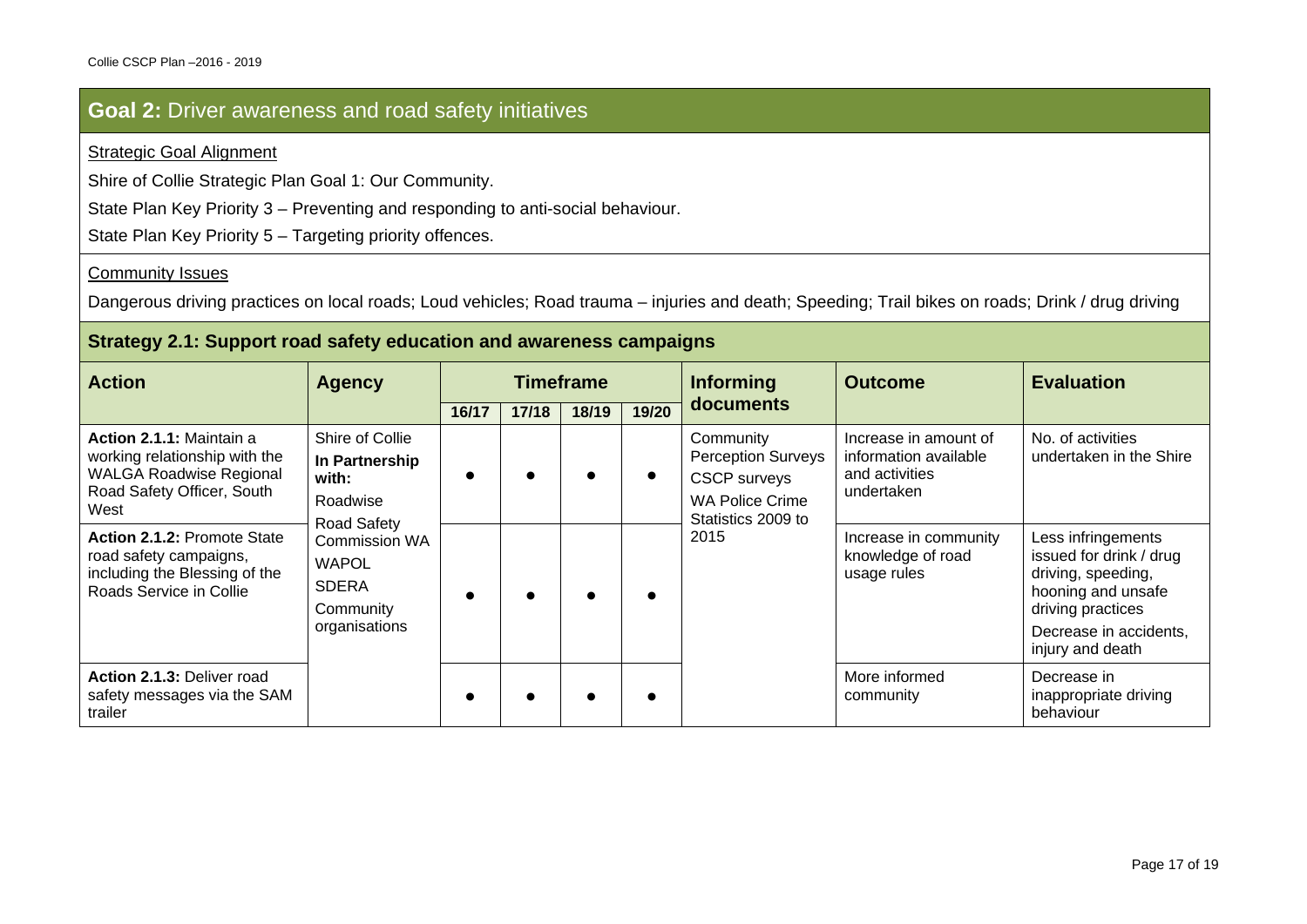### **Goal 2:** Driver awareness and road safety initiatives

#### Strategic Goal Alignment

Shire of Collie Strategic Plan Goal 1: Our Community.

State Plan Key Priority 3 – Preventing and responding to anti-social behaviour.

State Plan Key Priority 5 – Targeting priority offences.

#### **Community Issues**

Dangerous driving practices on local roads; Loud vehicles; Road trauma – injuries and death; Speeding; Trail bikes on roads; Drink / drug driving

#### **Strategy 2.2: Support the investigation of innovative ways to engage with youth and car culture**

| <b>Action</b>                                                    | <b>Agency</b>                | <b>Timeframe</b> |       |       |       | <b>Informing</b>                                 | <b>Outcome</b>                                | <b>Evaluation</b>                  |
|------------------------------------------------------------------|------------------------------|------------------|-------|-------|-------|--------------------------------------------------|-----------------------------------------------|------------------------------------|
|                                                                  |                              | 16/17            | 17/18 | 18/19 | 19/20 | documents                                        |                                               |                                    |
| Action 2.2.1: Encourage                                          | Shire of Collie              |                  |       |       |       | Community                                        | Increased youth driving                       | No. of partnerships                |
| motor sports groups to form<br>partnerships with youth           | In Partnership<br>with:      |                  |       |       |       | <b>Perception Surveys</b><br><b>CSCP</b> surveys | skills and knowledge of<br>motor vehicles     | formed between<br>organisations    |
| Action 2.2.2: Encourage and                                      | Roadwise                     |                  |       |       |       | <b>WA Police Crime</b>                           | Youth are engaged in                          | No. of programs offered            |
| support the running of Youth<br><b>Driver Education programs</b> | Road Safety<br>Commission WA |                  |       |       |       | Statistics 2009 to<br>2015                       | effective programs<br>Reduction in incidences | No. of participants in<br>programs |
|                                                                  | <b>WAPOL</b>                 |                  |       |       |       |                                                  | of dangerous driving                          | Reduction in youth                 |
|                                                                  | Community<br>organisations   |                  |       |       |       |                                                  |                                               | driving offences                   |